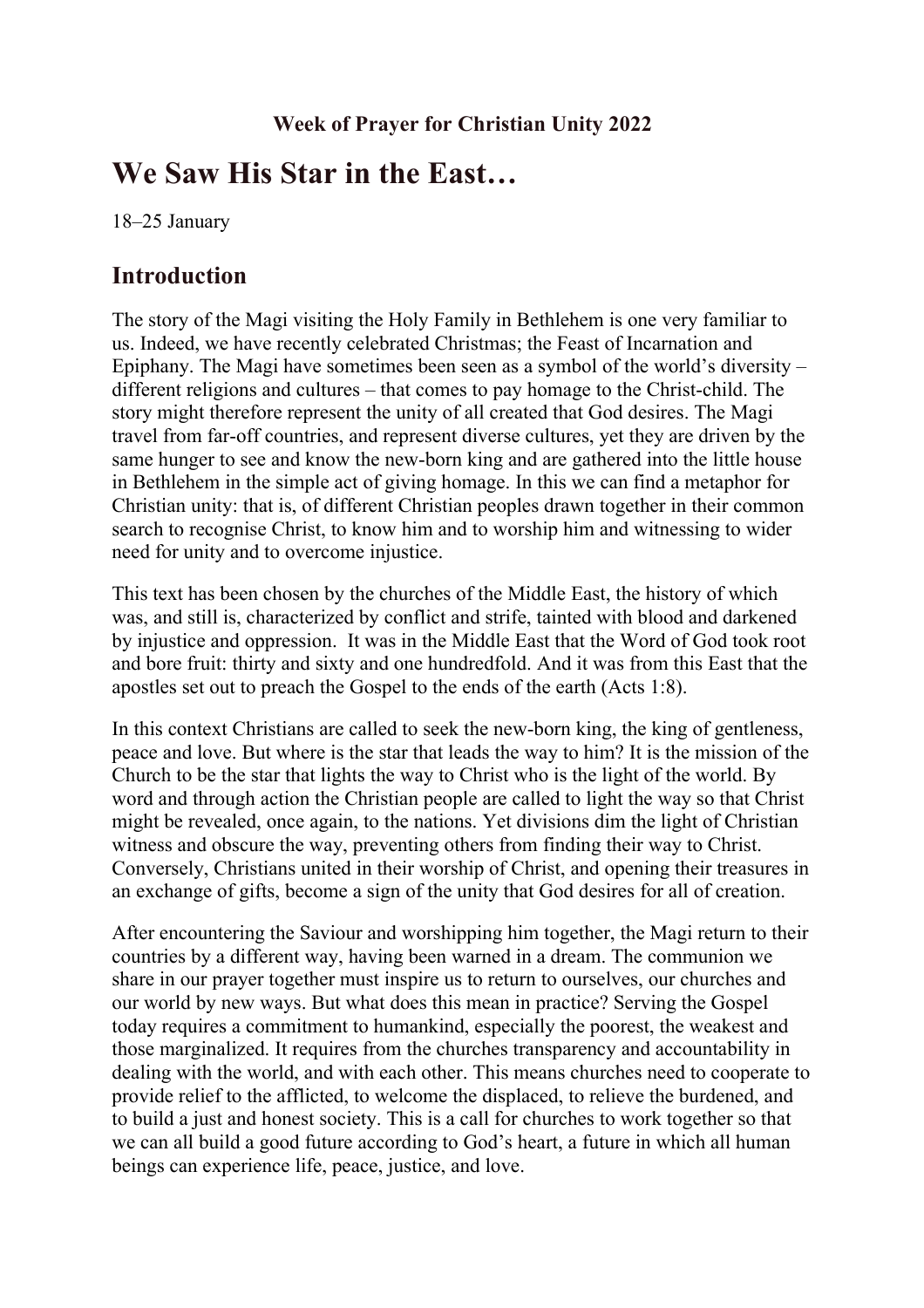## **Order of Worship**

*It is recommended that a crib, featuring the visit of the Magi to the Holy Family be placed in a prominent place as a visual focus for the worship service*

# **Opening**

*The coptic hymn "Our Lord Our Lord, came for us" is played whilst we gather our thoughts and prepare to worship God.*

## **Call to Worship**

Leader 1 In the name of the Father, and of the Son, and of the Holy Spirit.

#### **Congregation Amen.**

- Leader 2 Brothers and sisters, we are united today with fellow believers throughout the world as we gather to pray for the visible unity of the Church. We do this with worship resources prepared by the Middle East Council of Churches. Our theme is inspired by the visit of the Magi to the new-born King, as described in the Gospel according to Saint Matthew: "We observed his star in the East, and have come to pay him homage." Let us fix our eyes on the star that was seen in the East and allow it to lead us too.
- Leader 1 Let us come into God's presence in solidarity with all who are sick, suffering, marginalized, displaced and oppressed, knowing that our darkness can be dispelled by God's light. As we pray today for the unity of the Church, may we all journey together to meet Jesus the Saviour, the light of the world.
- Leader 2 Glory be to you Father Almighty, for you have revealed yourself through your creation and invite all people to gather in your presence. We have seen the star of Jesus in our lives and have come to worship him just as the Magi did. We offer him ourselves today and we ask for the presence of the Holy Spirit among us.

#### **Congregation Unite us as we come to worship the king, all glorious above. Amen.**

**Hymn -** *O Worship the King.*

## **Prayer of Praise and Confession**

Leader 1 We glorify you, O Lord, creator of heaven and earth, for you have set the lights in the vault of the sky. You separated light from darkness and arranged signs to mark sacred times, and days and years. You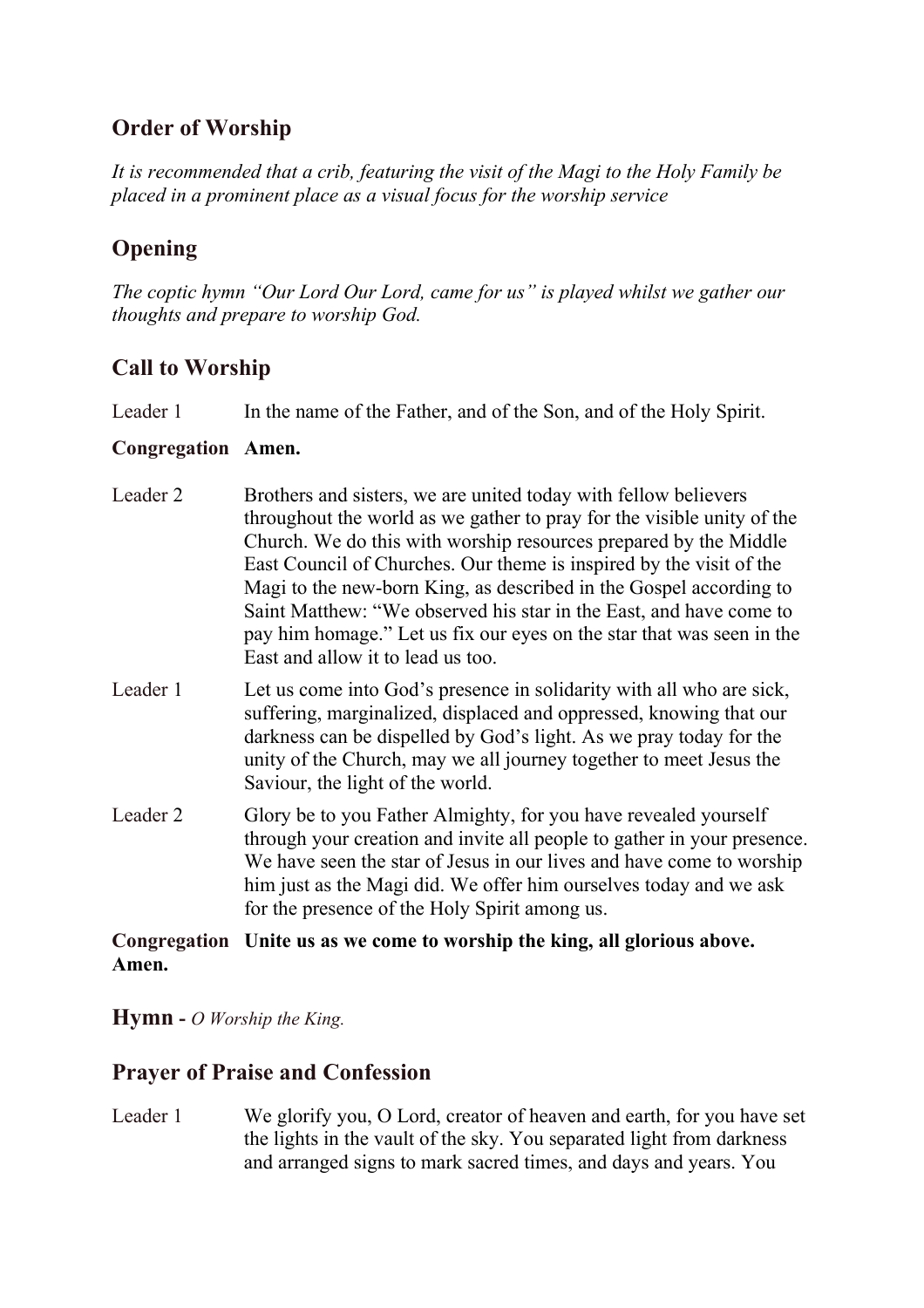studded the firmament with stars. How majestic are your works, the heavens declare your glory and the skies proclaim the work of your hands!

#### **Congregation We glorify you, O Lord.**

Leader 2 We praise you for you did not abandon us despite our rebellion but sent your Son to brighten our darkness and be our light and our salvation. In him was life, and that life was the light of all humanity. And the light shines in the darkness.

#### **Congregation We praise you, O Lord.**

Leader 1 We worship you, O Lord, for you accompany us in the chaos of our life through the power of your Holy Spirit. You light up our paths and give us wisdom and faith in a world of untruth and doubt.

#### **Congregation We worship you, O Lord.**

Leader 2 We thank you, O Lord, for you send us into the world to witness to this light, in our various churches and diverse cultures, and to proclaim the Good News to Jesus, the one true King, offering ourselves to him.

#### **Congregation We thank you, O Lord.**

- Leader 1 May all the peoples bow before you and worship you. We have often preferred darkness, but you have given us light. Therefore, we come to you confessing our sins and saying:
- **Congregation We confess that we have turned from your ways.**

**We have harmed your good creation through our greed.**

**We have polluted and poisoned the air, earth and waters, destroying habitats and species.**

- Leader 2 Lord have mercy
- **Congregation Christ have mercy**
- **Congregation We have acted selfishly towards our brothers and sisters. We have put our own needs and desires above our commitment to justice. We have built walls between us and planted seeds of mistrust.**
- Leader 1 Lord have mercy

**Congregation Christ have mercy**

**Congregation We have divided people based on ethnicity and culture, discriminating instead of celebrating difference. We have waged war, claiming Jesus for our side.**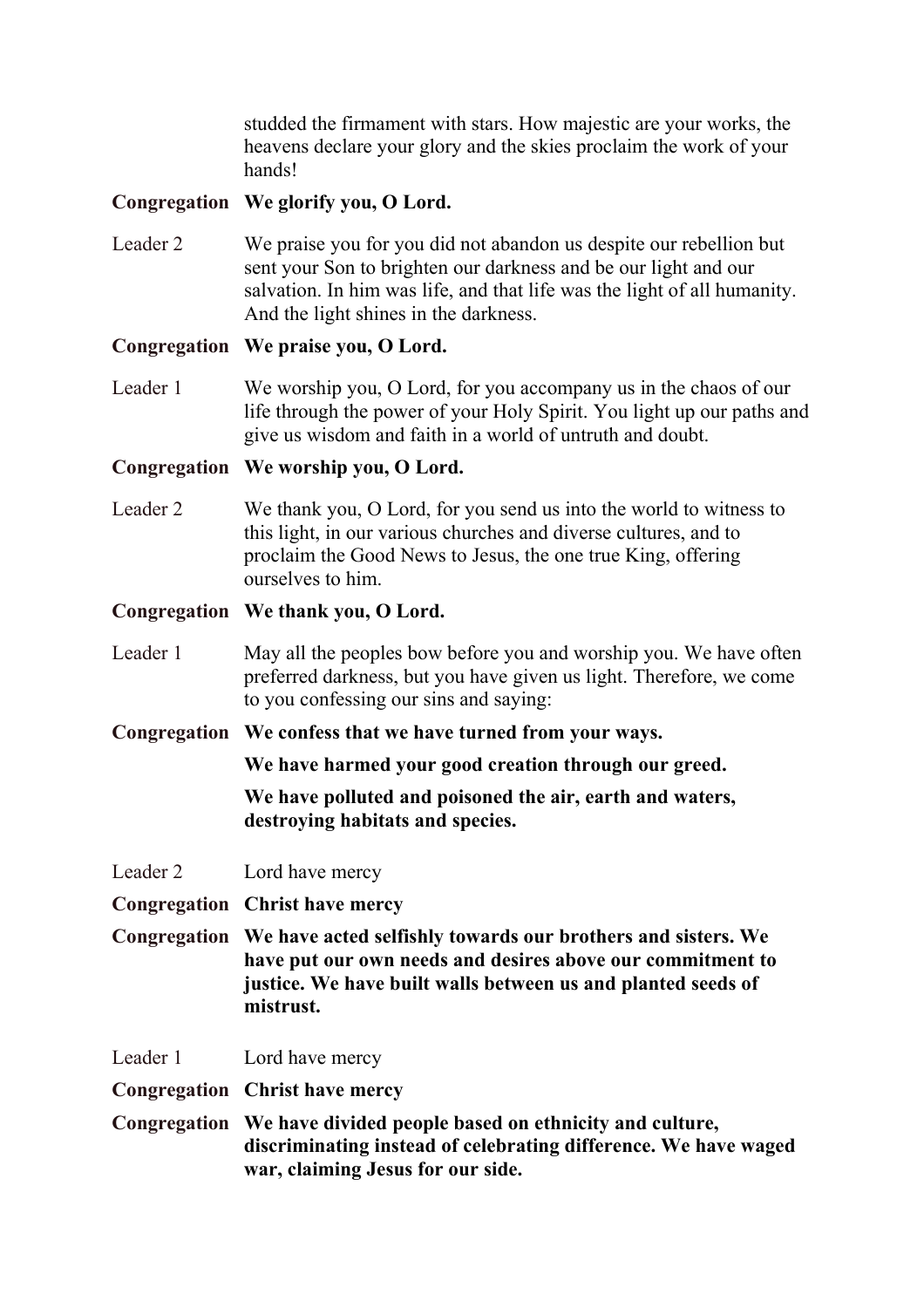|          | Leader 2 Lord have mercy                                                                                                                    |  |
|----------|---------------------------------------------------------------------------------------------------------------------------------------------|--|
|          | <b>Congregation Christ have mercy</b>                                                                                                       |  |
|          | Congregation Forgive all these thoughts and deeds, O Lord, as we come before<br>you in repentance.                                          |  |
|          | Leader 1 Lord have mercy                                                                                                                    |  |
|          | <b>Congregation Christ have mercy</b>                                                                                                       |  |
| Leader 2 | Almighty God, Father of our Lord Jesus Christ, whom you have sent<br>in the fullness of time to redeem all people, we ask you to have mercy |  |

in the fullness of time to redeem all people, we ask you to have mercy on us, forgive us our sins and transform us into his glorious image so we can shine as a beacon of hope in our troubled world.

Leader 1 Lord have mercy

### **Congregation Christ have mercy**

Leader 2 Almighty God hears our prayers, has mercy on us and forgives our sins.

#### **Congregation Thanks be to God, whom we praise with all our voices.**

#### **Chant -** *Trisagion*

Holy God! Holy Mighty! Holy Immortal, have mercy on us!

## **Psalm 8 (***responsively***)**

| Leader 3     | O Lord, our Sovereign, how majestic is your name in all the<br>earth!                                          |  |
|--------------|----------------------------------------------------------------------------------------------------------------|--|
|              | You have set your glory above the heavens.                                                                     |  |
| Congregation | Out of the mouths of babes and infants you have founded a<br>safe place, to silence the enemy and the avenger. |  |
| Leader 3     | When I look at your heavens, the work of your fingers,<br>the moon and the stars that you have established;    |  |
| Congregation | What are human beings that you are mindful of them,<br>mortals that you care for them?                         |  |
| Leader 3     | Yet you have made them a little lower than God,<br>and crowned them with glory and honour.                     |  |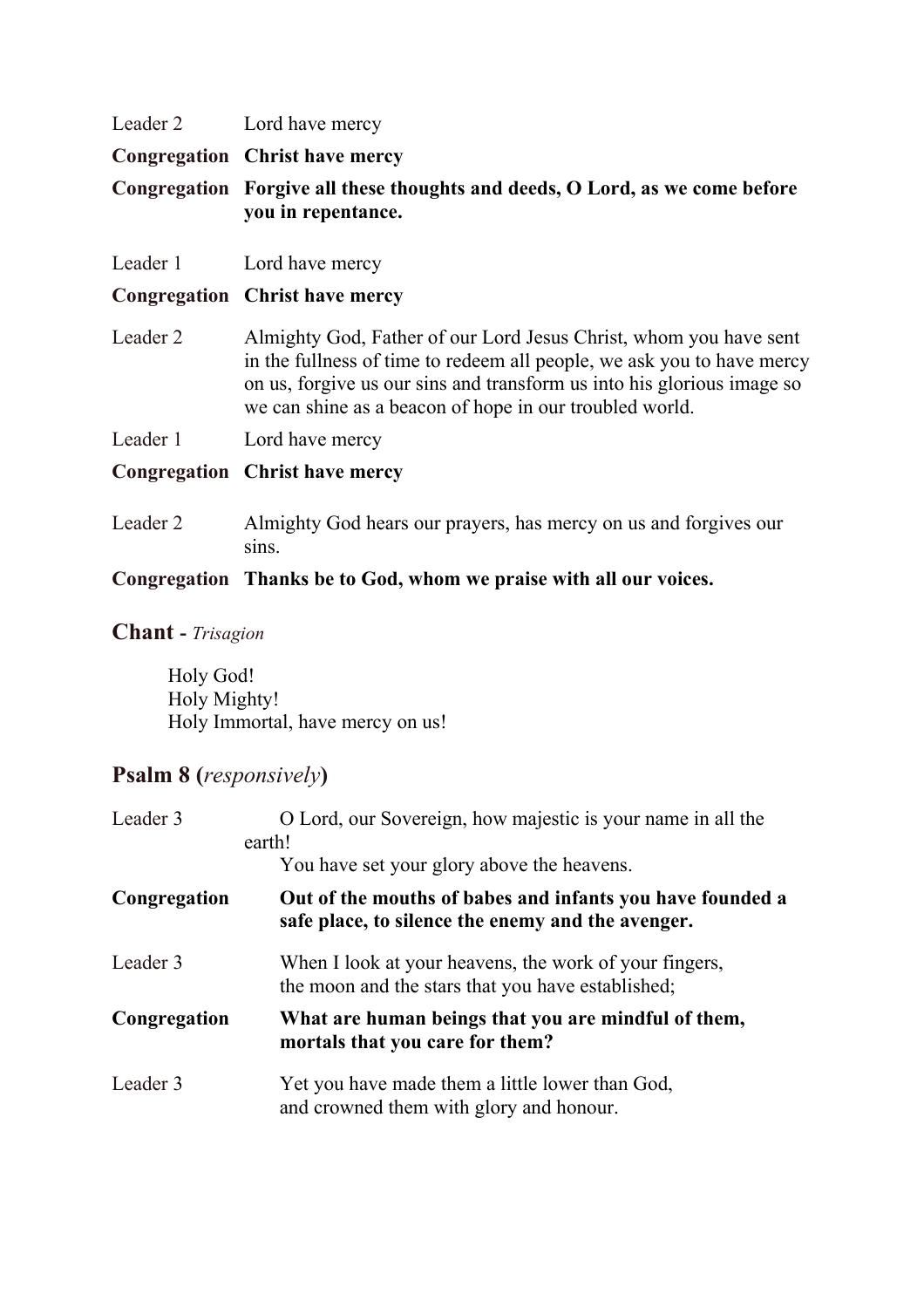| Congregation | You have given them dominion over the works of your hands;                                                                                              |  |
|--------------|---------------------------------------------------------------------------------------------------------------------------------------------------------|--|
|              | you have put all things under their feet,                                                                                                               |  |
| Leader 3     | all sheep and oxen, and also the beasts of the field, the birds of<br>the air, and the fish of the sea, whatever passes along the paths of<br>the seas. |  |
| Congregation | O Lord, our Sovereign, how majestic is your name in all the<br>earth!                                                                                   |  |

#### **Chant -** *Tui Amoris Ignem*

#### **First Reading -** *Isaiah 9:2-7*

#### **Chant -** *Song of Light (Saint Ephrem)*

The Light of the just and joy of the upright is Christ Jesus our Lord. Begotten of the Father, he manifested himself to us. He came to rescue us from darkness and to fill us with the radiance of his light. Day is dawning upon us; the power of darkness is fading away. From the true Light there arises for us the light which illumines our darkened eyes. His glory shines upon the world and enlightens the very depths of the abyss.

Death is annihilated, night has vanished, and the gates of Sheol are broken. Creatures lying in darkness from ancient times are clothed in light. The dead arise from the dust and sing because they have a Saviour. He brings salvation and grants us life. He ascends to his Father on high. He will return in glorious splendour and shed his light on those gazing upon him.

#### **Second Reading -** *Ephesians 5:8-14*

**Gospel Introduction -** *Syriac Orthodox Hymn - Mshiho Ethiled (Christ was born in Bethlehem)*

## **Gospel Reading -** *Matthew 2:1-12*

#### **Sermon**

*(The Gospel will be followed by a moment of silence for reflection)*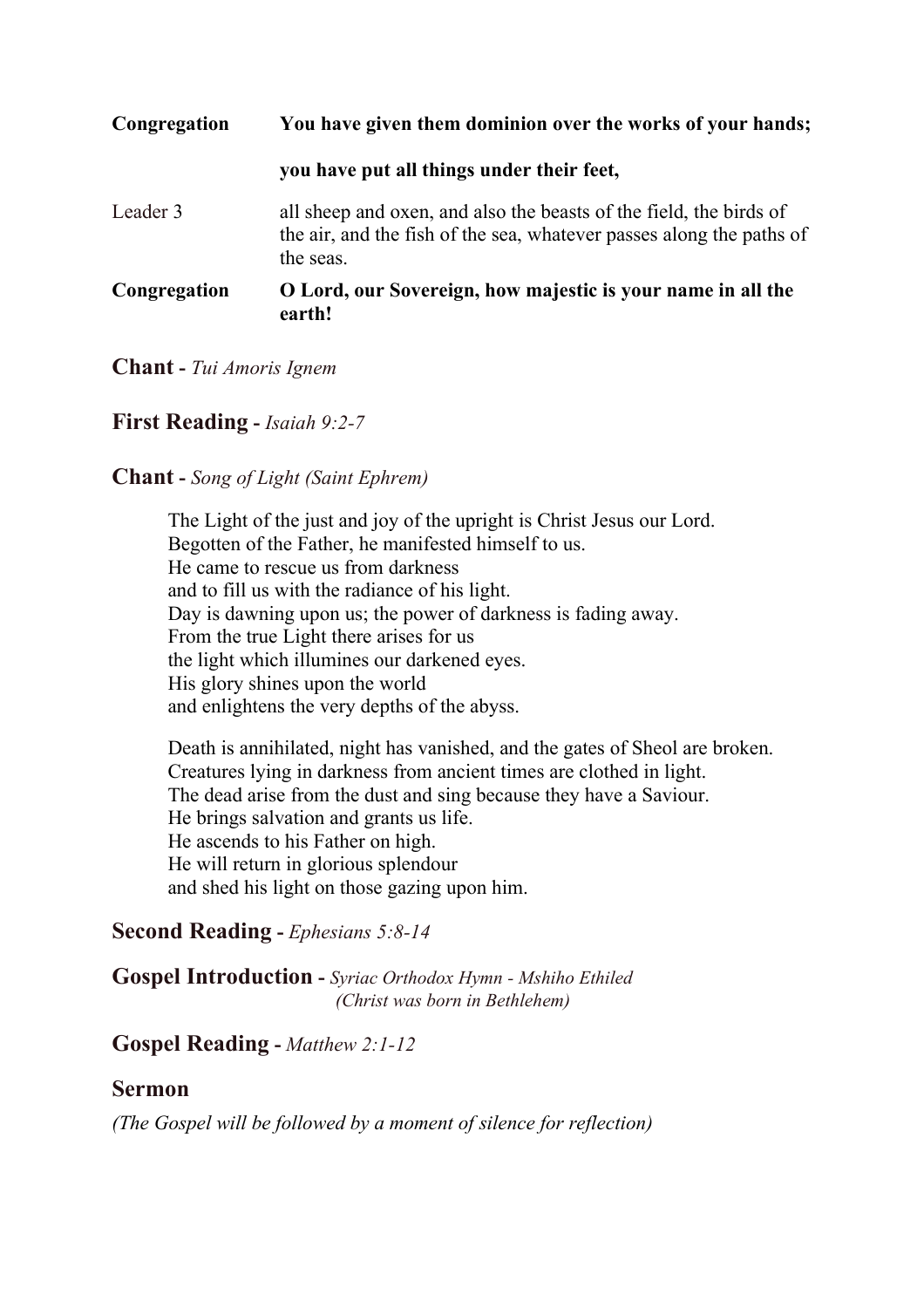**Nicene Creed -** *(according to the tradition of the Eastern Churches)*

**Congregation We believe in one God, the Father, the Almighty, maker of heaven and earth, of all that is, seen and unseen. We believe in one Lord, Jesus Christ, the only Son of God, eternally begotten of the Father, God from God, Light from Light, true God from true God, begotten, not made, of one Being with the Father; through him all things were made. For us and for our salvation he came down from heaven, was incarnate of the Holy Spirit and the Virgin Mary and became truly human. For our sake he was crucified under Pontius Pilate; he suffered death and was buried. On the third day he rose again in accordance with the Scriptures; he ascended into heaven and is seated at the right hand of the Father. He will come again in glory to judge the living and the dead, and his kingdom will have no end. We believe in the Holy Spirit, the Lord, the giver of life, who proceeds from the Father, who with the Father and the Son is worshipped and glorified who has spoken through the prophets. We believe in one holy catholic and apostolic Church. We acknowledge one baptism for the forgiveness of sins. We look for the resurrection of the dead, and the life of the world to come. Amen.**

### **Sharing Christ's Light**

*A piece of dark blue cloth is hung to evoke the night sky, on which a large star is placed. Paper stars are added, you are invited to hold up your own stars and light a candle.*

Leader 4 A star led the Magi to Christ. Today this star points to the presence of Christ, who has been revealed to us and whose light shines on us. As the Magi followed the star to Bethlehem, we gather under this star today, adding our own stars to the sky, uniting our own gifts and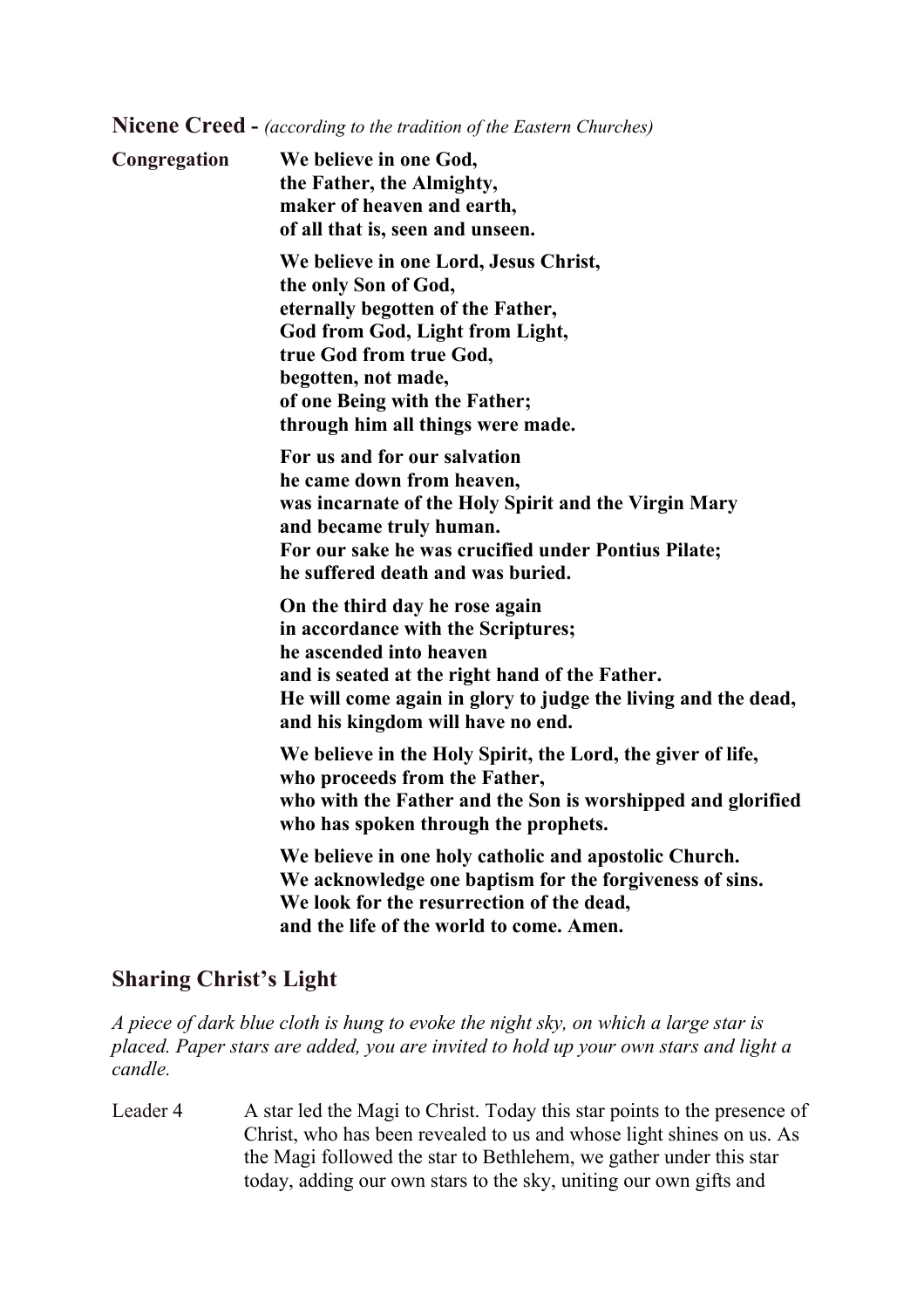prayers for the visible unity of the Church. As we journey towards that goal, may our lives together give a luminous witness that leads others to know Christ.

### **Prayers of Intercession**

- Leader 4 With faith and confidence, we come in prayer, before God, who is Father, Son and Holy Spirit:
- Leader 3 The Magi came from the East to pay homage and offer special gifts from their cultures and countries. We pray today for all Christian communities around the world in their diversity of worship and tradition: Lord we ask you to preserve these treasures, particularly in areas of the world where the presence and survival of the Church is threatened by violence and oppression.

#### **Congregation O, Lord, hear our prayer**

Leader 4 The early years of the Lord's life were marked by violence and massacres at the orders of the despot Herod. We pray for children living in places in the world where violence continues and where its results are tangible. Strengthen, O Lord, the bonds of unity and mutual love among our churches and help us to cooperate and witness to your holy Name. Inspire us to work without ceasing in order to defend the oppressed and include the marginalized. Encourage us to stand together in the face of tyranny and oppressive regimes as we seek your Kingdom among us.

#### **Congregation O, Lord, hear our prayer**

Leader 3 After the visit of the Magi, the holy family experienced migration through the wilderness and became refugees in the land of Egypt. We pray for all the refugees and uprooted people in this world: Equip us, Lord, to show hospitality to those driven from their homes, and grant us the spirit of welcome to those looking for a safe haven.

#### **Congregation O, Lord, hear our prayer**

Leader 4 The birth of Jesus was good news for all, gathering people from different nations and religions in worship of the holy child. We pray for our efforts to seek harmony and dialogue with other religions: Lord, give us humility and patience to walk with others with respect on their journey.

#### **Congregation O, Lord, hear our prayer**